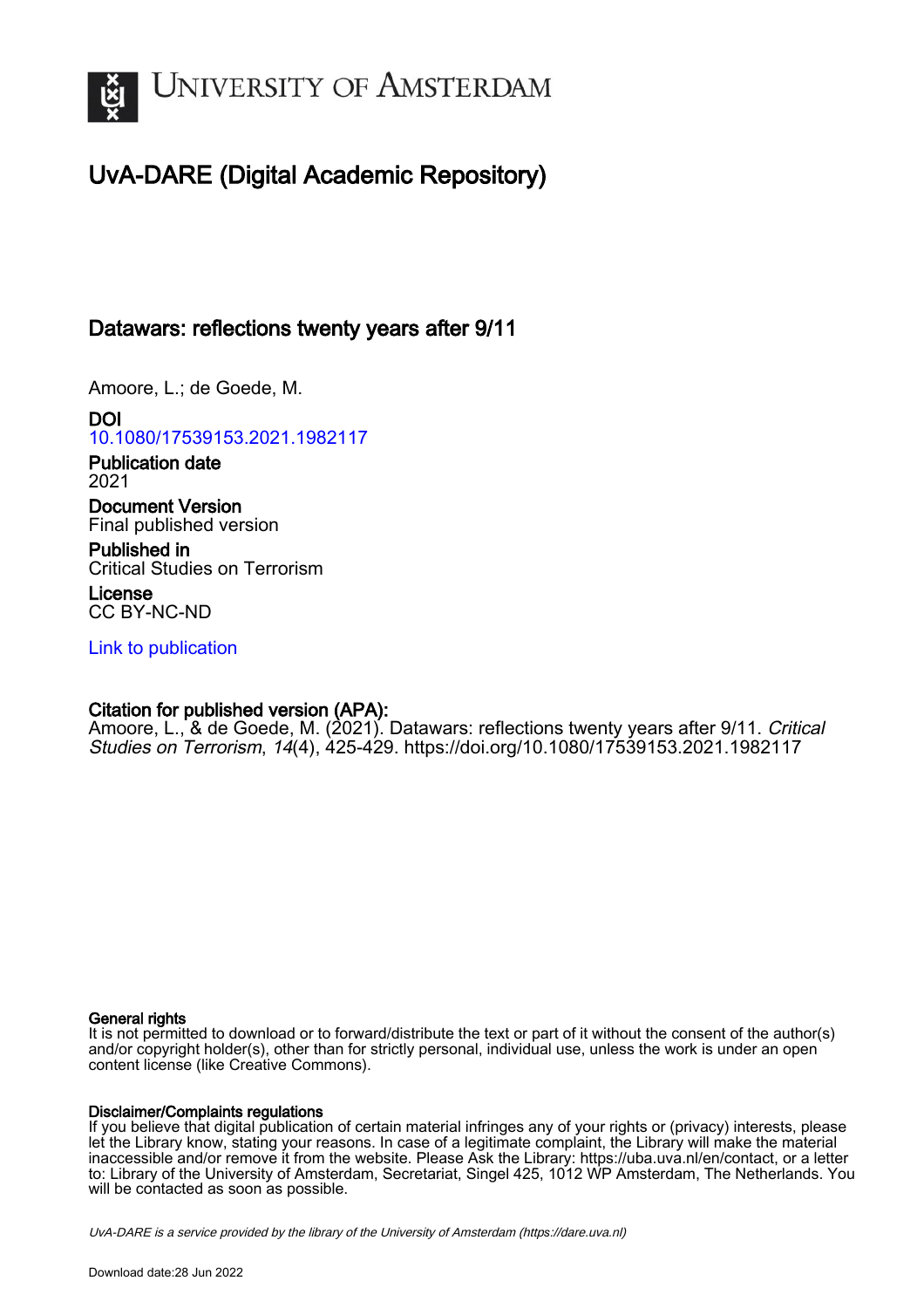SPECIAL ISSUE

**a** OPEN ACCESS **a** Check for updates

outledge. Taylor & Francis Group

# **Datawars: reflections twenty years after 9/11**

Louise Amoore<sup>a</sup> and Marieke de Goede<sup>[b](#page-1-0)</sup>

<span id="page-1-0"></span><sup>a</sup>Department of Geography, Durham University, Durham, UK; <sup>b</sup>Faculty of Social and Behavioural Sciences, University of Amsterdam, Amsterdam, Netherlands

At the time of writing in spring 2021, Guantanamo Bay continues to hold the last forty prisoners who were captured and held without trial at the US Naval Base in Cuba since the US invasion in Afghanistan in 2001. The oldest prisoner is soon to be 74. Multiple detainees died in captivity, without ever being brought to trial. Although the Obama government transferred over 700 detainees out of the camp, Obama failed to keep his election promise of closing it (The New York Times [2021\)](#page-5-0). Twenty years after 9/11, is this the last visible violence of the War on Terror finally coming to an end?

<span id="page-1-9"></span><span id="page-1-3"></span><span id="page-1-2"></span><span id="page-1-1"></span>In our joint work, begun in the wake of the events of 9/11, we have drawn attention to the "other" violences of the War on terror, namely its "Datawars" (Amoore and de Goede [2005,](#page-4-0) [2008](#page-4-1), [2011;](#page-4-2) de Goede [2012;](#page-5-1) Amoore [2013](#page-4-3)). After 9/11, many states adopted a socalled data-led approach to combating terrorism. This approach stresses proactive, largescale information gathering, and data exchange in the name of pre-empting terrorist attacks (Aradau and van Munster [2011](#page-4-4); Heath-Kelly [2017;](#page-5-2) Amoore and Raley [2017\)](#page-4-5). The 9/ 11 Commission report retrospectively speculated that the attacks could have been preempted if the "information available in US government databases" had been connected with the data on "characteristic travel patterns" (Council of the 9/11 Commission [2004,](#page-5-3) 384).

<span id="page-1-5"></span>The framing of 9/11 as a catastrophic failure to use available data thus became the condition of possibility for the datawars on terror. "Smart solutions" technologies, pioneered in realms such as retail consumer data mining and the detection of financial fraud, appeared to enable the "connecting of dots" through profiling, data mining, social network analysis and other predictive technologies. Data have become framed as the answer to contemporary security problems and their fluid and unpredictable nature. Data derived from already existing databases – everyday financial transactions, airline passenger manifests and welfare and social security information – have become strategically important forms of intelligence to sovereign power (Bellanova and González Fuster [2019](#page-4-6); Hoijtink and Leese [2019;](#page-5-4) Gilbert [2015](#page-5-5)). The invisible violences and political authority of this contemporary turn to data storage, retrieval, interpretation and analysis in the global security landscape, is what we term the Datawar.

<span id="page-1-8"></span><span id="page-1-7"></span><span id="page-1-6"></span><span id="page-1-4"></span>In this contribution, we reflect on the contours of the Datawar twenty years after 9/11. The Datawar is a war by other means; it echoes the architecture of war, yet works to conceal the violences of its classification, sorting, and banning of human lives (Coward [2009;](#page-5-6) Graham [2006\)](#page-5-7). After the Snowden disclosures, and with increasing attention to data

**CONTACT** Louise Amoore **2** louise.amoore@durham.ac.uk

© 2021 The Author(s). Published by Informa UK Limited, trading as Taylor & Francis Group.

This is an Open Access article distributed under the terms of the Creative Commons Attribution-NonCommercial-NoDerivatives License (http://creativecommons.org/licenses/by-nc-nd/4.0/), which permits non-commercial re-use, distribution, and reproduction in any medium, provided the original work is properly cited, and is not altered, transformed, or built upon in any way.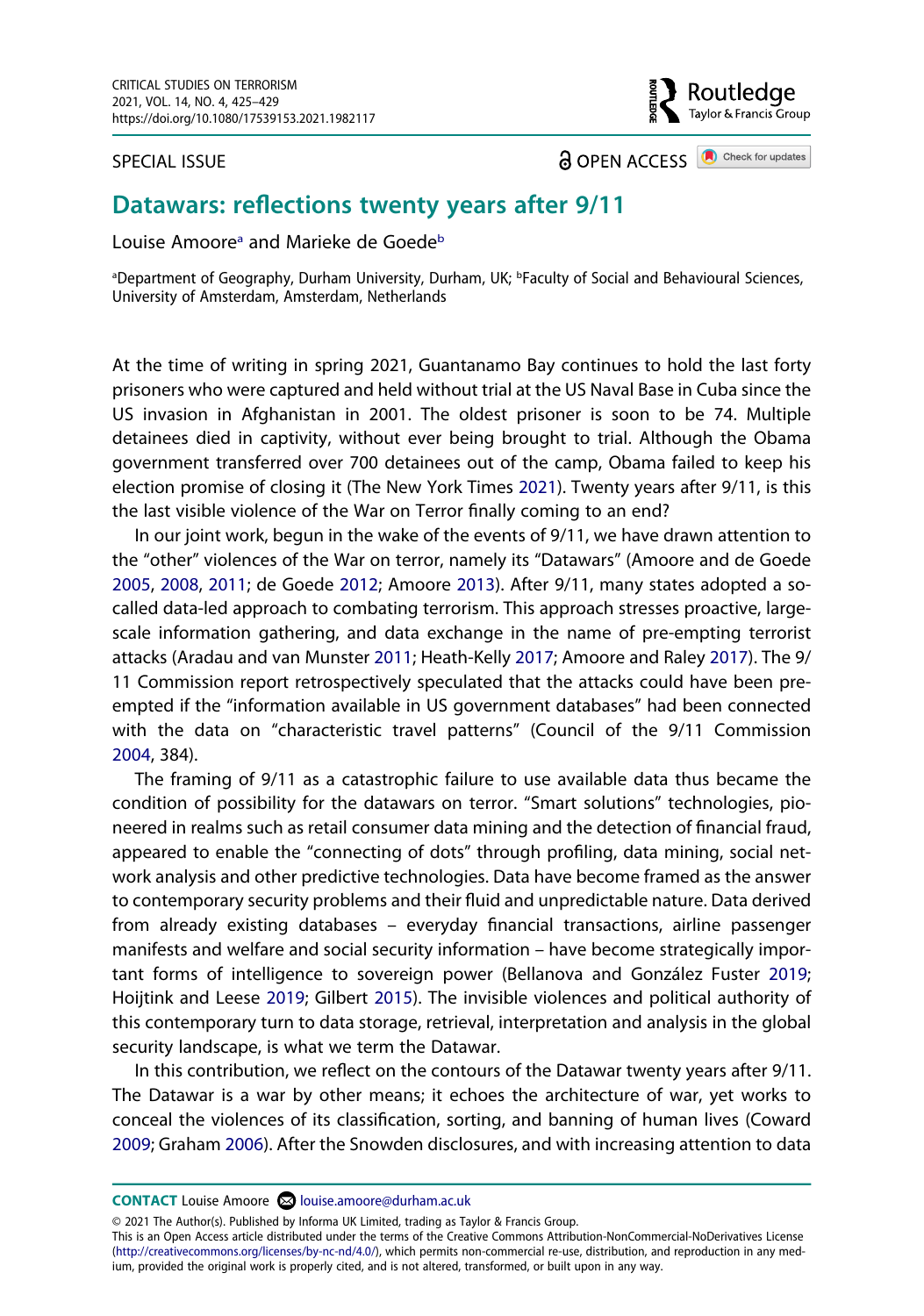<span id="page-2-2"></span><span id="page-2-1"></span>architectures and algorithmic systems within critical data studies (Milan and Treré [2019](#page-5-8); Hayles [2012;](#page-5-9) Benjamin [2019\)](#page-5-10), the Datawar is perhaps no longer a "war that no one sees". Yet the precise connections between the overt violences of – for example – drone attacks and immigration detention, and the invisible violences of data-analytics remain obfuscated and responsibility is evaded.

For example, the Dutch state is being held responsible in a Dutch court case for complicity in a US-led drone attack in Somalia in 2014. Two Somali nomads lost family members and limbs in the attacks for which they are now suing the Dutch state. Dutch marines participated in the EU-led Mission Atalanta to fight piracy off the coast of Somalia. Seemingly a humanitarian mission and supported by the UN World Food Programme, Atalanta was perhaps foremost a "surveillance mission", $\frac{1}{1}$  $\frac{1}{1}$  $\frac{1}{1}$  yielding large sets of mobile phone and geospatial location data, thought to have been shared with the US and subsequently deployed in drone targeting. Only if and when the Somali nomads' case is able to appear before court, may we learn about the precise infrastructures that connect the humanitarian mission to its military targeting via maritime surveillance.

The datawar has profoundly transformed everyday life in the wake of the War on Terror. It affects everyone with a bank account, everyone who participates in social media platforms, and everyone who boards a plane – yet it does not affect everyone equally. We briefly discuss three themes concerning how practices of targeting and spaces of governing are taking shape in the Datawar, and why it remains an important research agenda twenty years after 9/11.

#### **Temporality and possibility**

A key feature of the Datawar is its objective to intervene in advance – before the threat materialises, before the traveller boards the plane, before the plot is financed. This logic has permanently widened the *space* and the *time* of security (de Goede [2012\)](#page-5-1). Acting on suspicion and through association are no longer beyond the rule of law; they have become explicitly acknowledged objectives of contemporary security politics. In our earlier work, we made an explicit connection between the guilt by association logics of social network analysis and the association rules that characterise the "if, and, then" grammar of data mining algorithms (Amoore and de Goede [2008](#page-4-1)). For the first decade after 11 September 2001, it was the formulation of association rules that allowed for security interventions to be made pre-emptively and in anticipation of possible future threats.

<span id="page-2-0"></span>Indeed, the years after 9/11 fostered direct and intense collaboration between the mathematical and computer sciences and the agendas of homeland security. The work of IBM Almaden computer scientist, Rakesh Agrawal, for example, had pioneered "the ability to find patterns in accumulated data" for commercial retail companies since the 1980s (Agrawal, Imielinski, and Swami [1993](#page-4-8), 207). Ten years later, these same ordinary algorithms were to become the mainstay of homeland security systems, with Agrawal pointing to "different characteristics" such as "financial support, Islamic leaders" that would be "written into the rules" (cited in Amoore [2013](#page-4-3), 43). In the current hype around algorithmic decision systems, it is very often forgotten that 9/11 played such a crucial role in suturing together the racialised association rules of security with the mundane possibilities of retail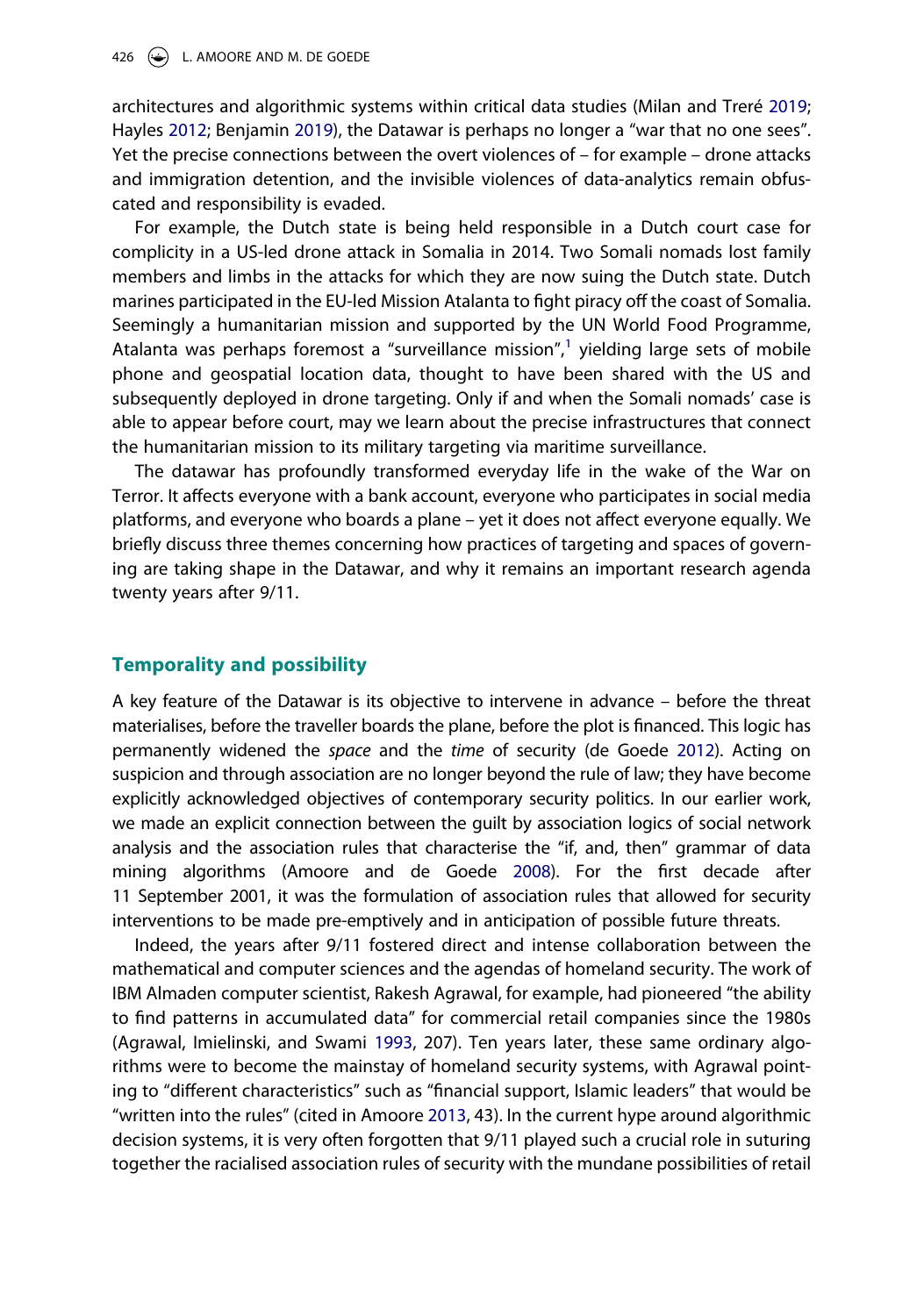data mining (Benjamin [2019](#page-5-10)). Without the capacity to *speculate* about *possible* connections, and to write these possibilities into algorithmic rules, the temporalities of preemptive security could not have become so deeply established as they are today.

#### **Data infrastructures**

The language of "big data" does not always offer the right vocabulary and tools to analyse the ways in which data are captured, combined and rendered transportable in the context of the Datawar. Data do not simply "flow" across jurisdictions and across public and private spheres; they have to be rendered transportable, translatable, and transformable. The technical and legal infrastructures of contemporary Datawars have come to permeate everyday lives. Every bank transaction is scrutinised for a potential link to terrorism financing – broadly defined. Every country holds millions of financial transaction reports of citizen non-suspects in its classified FIU databases. Every airline journey generates advanced passenger information to security authorities. We have argued that further attention to the legal and technical data infrastructures is crucial to understanding and critiquing its politics. These infrastructures make it possible to capture and identify data points, carve off databases, render them transportable to other jurisdictions, render them accessible and analysable, and, eventually, lead to concrete security interventions in opaque ways (Amoore and Piotukh [2015;](#page-4-9) Bellanova and de Goede [2021\)](#page-4-10). These data infrastructures are often built in ad-hoc ways, stretching the limits of existing law.

<span id="page-3-1"></span>As cloud infrastructures and platform-based infrastructures have transformed the Datawar, so too the development of machine learning tools have radically re-shaped the second decade of post-9/11 security. Where the association rules of data mining underpinned the security deployed at borders and in the financial system, the growth of deep neural networks has witnessed greater automation of systems and the generation of rules by algorithms. In this contemporary turn to automation in the Datawar – from autonomous weapons systems to facial recognition – the data infrastructure yields the patterns and features that become of security interest.

### **The mobile norm and racialised exclusion**

<span id="page-3-4"></span><span id="page-3-3"></span><span id="page-3-2"></span><span id="page-3-0"></span>The Datawar, while being risk-based, does not revolve around conventional notions of surveillance and profiling. The ambition of the Datawar is no longer to define pre-existing profiles of suspicion and normality against which citizens can adjudicate their behaviours. Instead, the Datawar depends upon a "mobile norm" that is both flexible and unknowable. If discipline works through regularity so that the citizen knows how to behave; the mobile norm governs unpredictably and through the surprise effect. Security algorithms have generated "bounded conditions of what a democracy, a border crossing, . . . or a public protest *could be* in the world" (Amoore [2020,](#page-4-11) 4, emphasis added). The "'other' is algorithmically enacted as an anomaly" in big data technologies (Aradau and Blanke [2015,](#page-4-12) 3). As one element of a broader shift from statistical and demographic forms of ordering (Fourcade [2021\)](#page-5-11), the rise of the mobile norm has extended the forms of racialised violence that take place through surveillance and enumeration. Post-9/11 worlds of risk and security have deepened the postcolonial racialised imaginaries of who or what is to be feared, who or what to be secured (Puar [2007;](#page-5-12) Browne [2015\)](#page-5-13). The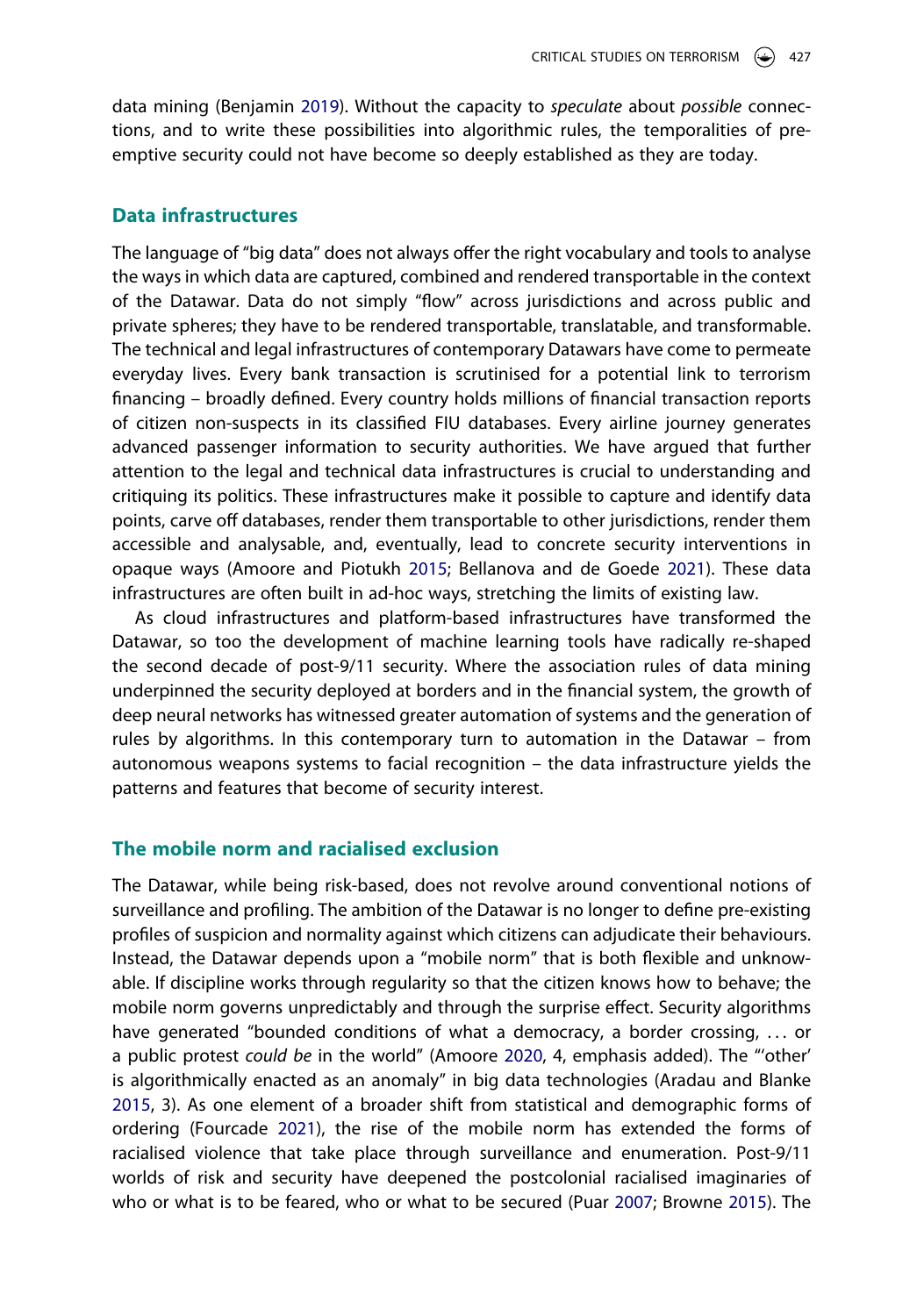428 L. AMOORE AND M. DE GOEDE

dissolution of the criteria for the "norm" has also undercut the juridical and rights-based interventions available to us in challenging racism and discrimination. How does one intervene in the algorithm that is constantly adjusting its own parameters of what or who is suspicious?

#### **Note**

<span id="page-4-7"></span>1. See, <https://publications.parliament.uk/pa/ld200910/ldselect/ldeucom/103/10304.htm>

#### **Acknowledgments**

Many thanks to Lee Jarvis for encouraging us to write this piece and to the special issue editorial team of *Critical Studies on Terrorism*.

### **Disclosure statement**

No potential conflict of interest was reported by the author(s).

### **Funding**

This project has received funding from the European Research Council (ERC) under the European Union's Horizon 2020 research and innovation programme (grant agreements No. 682317 and No. 883107).

### **References**

- <span id="page-4-8"></span>Agrawal, R., T. Imielinski, and A. Swami. [1993.](#page-2-0) "Mining Association Rules between Sets of Items in Large Databases." *ACM SIGMOD Record* 2 (2): 207–217. doi:[10.1145/170036.170072.](https://doi.org/10.1145/170036.170072)
- <span id="page-4-3"></span>Amoore, L. [2013](#page-1-1). *The Politics of Possibility: Risk and Security beyond Probability*. Durham: Duke University Press.
- <span id="page-4-11"></span>Amoore, L. [2020.](#page-3-0) *Cloud Ethics: Algorithms and the Attributes of Ourselves and Others*. Durham: Duke University Press.
- <span id="page-4-0"></span>Amoore, L., and M. de Goede. [2005.](#page-1-2) "Governance, Risk and Dataveillance in the War on Terror." *Crime, Law and Social Change* 43: 149–173. doi:[10.1007/s10611-005-1717-8](https://doi.org/10.1007/s10611-005-1717-8).
- <span id="page-4-1"></span>Amoore, L., and M. de Goede. [2008.](#page-1-1) "Transactions after 9/11: The Banal Face of the Preemptive Strike." *Transactions of the Institute of British Geographers* 33 (2): 173–185. doi:[10.1111/j.1475-](https://doi.org/10.1111/j.1475-5661.2008.00291.x) [5661.2008.00291.x.](https://doi.org/10.1111/j.1475-5661.2008.00291.x)
- <span id="page-4-2"></span>Amoore, L., and M. de Goede. [2011.](#page-1-1) "Risky Geographies: Aid and Emnity in Pakistan." *Environment and Planning D: Society and Space* 29 (2): 193–202. doi:[10.1068/d2902ed2.](https://doi.org/10.1068/d2902ed2)
- <span id="page-4-5"></span>Amoore, L., and R. Raley. [2017.](#page-1-3) "Securing with Algorithms: Knowledge, Decision, Sovereignty." *Security Dialogue* 48 (1): 3–10. doi:[10.1177/0967010616680753.](https://doi.org/10.1177/0967010616680753)
- <span id="page-4-9"></span>Amoore, L., and V. Piotukh. [2015.](#page-3-1) "Life beyond Big Data: Governing with Little Analytics." *Economy & Society* 44 (3): 341–366. doi:[10.1080/03085147.2015.1043793.](https://doi.org/10.1080/03085147.2015.1043793)
- <span id="page-4-4"></span>Aradau, C., and R. van Munster. [2011](#page-1-3). *Politics of Catastrophe*. London: Routledge.
- <span id="page-4-12"></span>Aradau, C., and T. Blanke. [2015](#page-3-2). "The (Big) Data Security Assemblage: Knowledge and Critique." *Big Data & Society* 2: 205395171560906. doi:[10.1177/2053951715609066.](https://doi.org/10.1177/2053951715609066)
- <span id="page-4-6"></span>Bellanova, R., and G. González Fuster. [2019.](#page-1-4) "Composting and Computing: On Digital Security Compositions." *European Journal of International Security* 4 (3): 345–365. doi:[10.1017/eis.2019.18](https://doi.org/10.1017/eis.2019.18).
- <span id="page-4-10"></span>Bellanova, R., and M. de Goede. [2021](#page-3-1). "The Algorithmic Regulation of Security: An Infrastructural Perspective." *Regulation & Governance*.